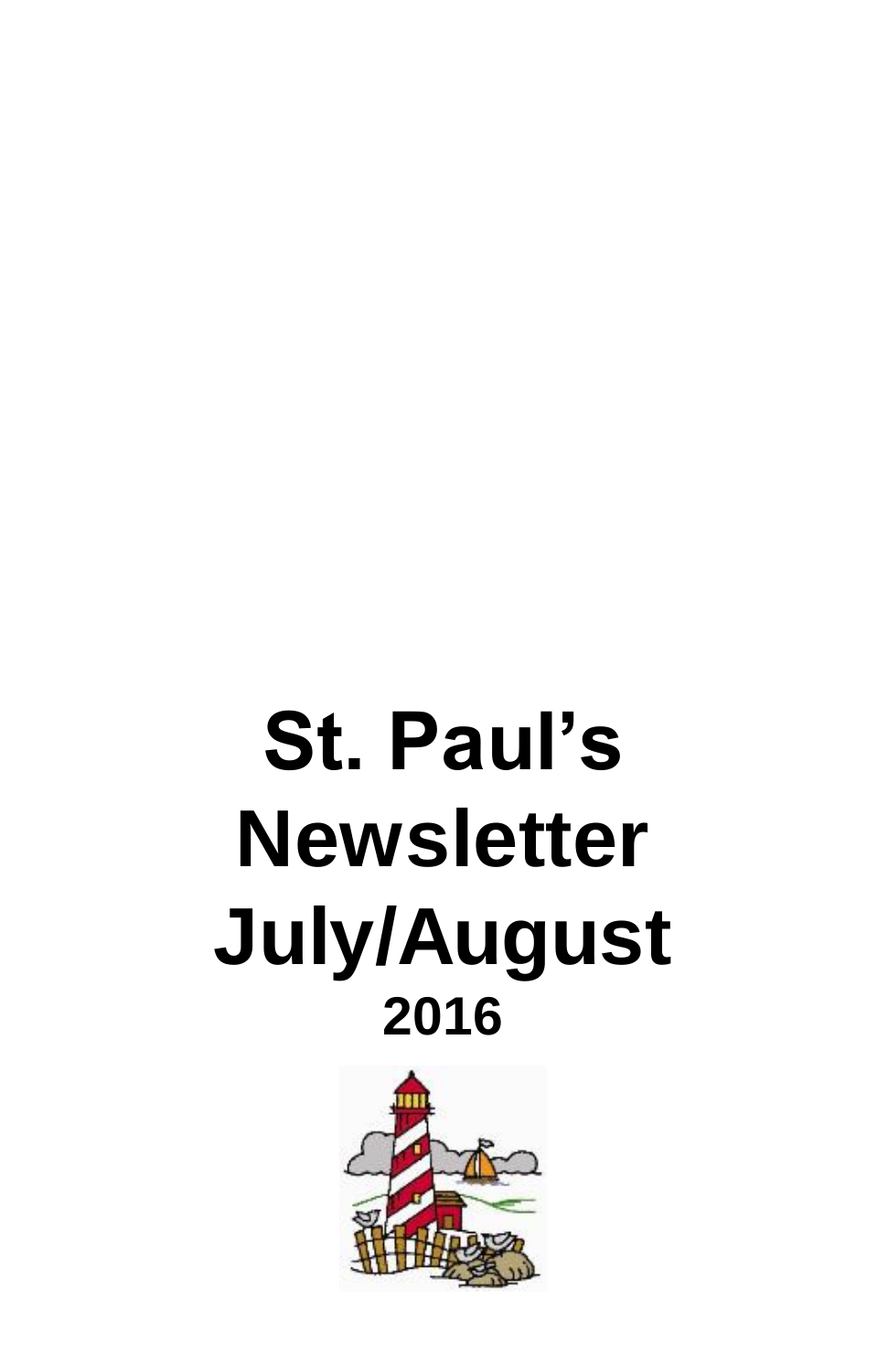# **JULY/AUGUST AT ST. PAUL'S**

Sunday Worship - 8:00 & 9:30 AM Vestry  $-2<sup>nd</sup>$  Tuesday at 7:00 PM (not in August)

*Church Open for Prayer & Reflection Wednesdays, 10:00 AM - 1:00 PM*

*Summer Book Group "When Breath Becomes Air" See Rector for more information*

*Thrift Shop News Work dates: 7/16 - 9 AM - Noon 7/25 - 6 - 9 PM No donations accepted in July*

*275th Anniversary Meeting Tuesday, July 19 - 7:00 PM*

*Gardener's Market Saturday, August 6 Saturday, September 10*

*Free Concert & Comedy Sunday, August 14th at 4:00 PM at St. Paul's Wallingford*

#### *Sacred Trust Committee*

*In-reach & Outreach requests must be turn in to the parish office no later than August 18*

### *Ingathering Sunday*

*September 11 with one combined service at 9:30 AM followed by a potluck parish picnic.*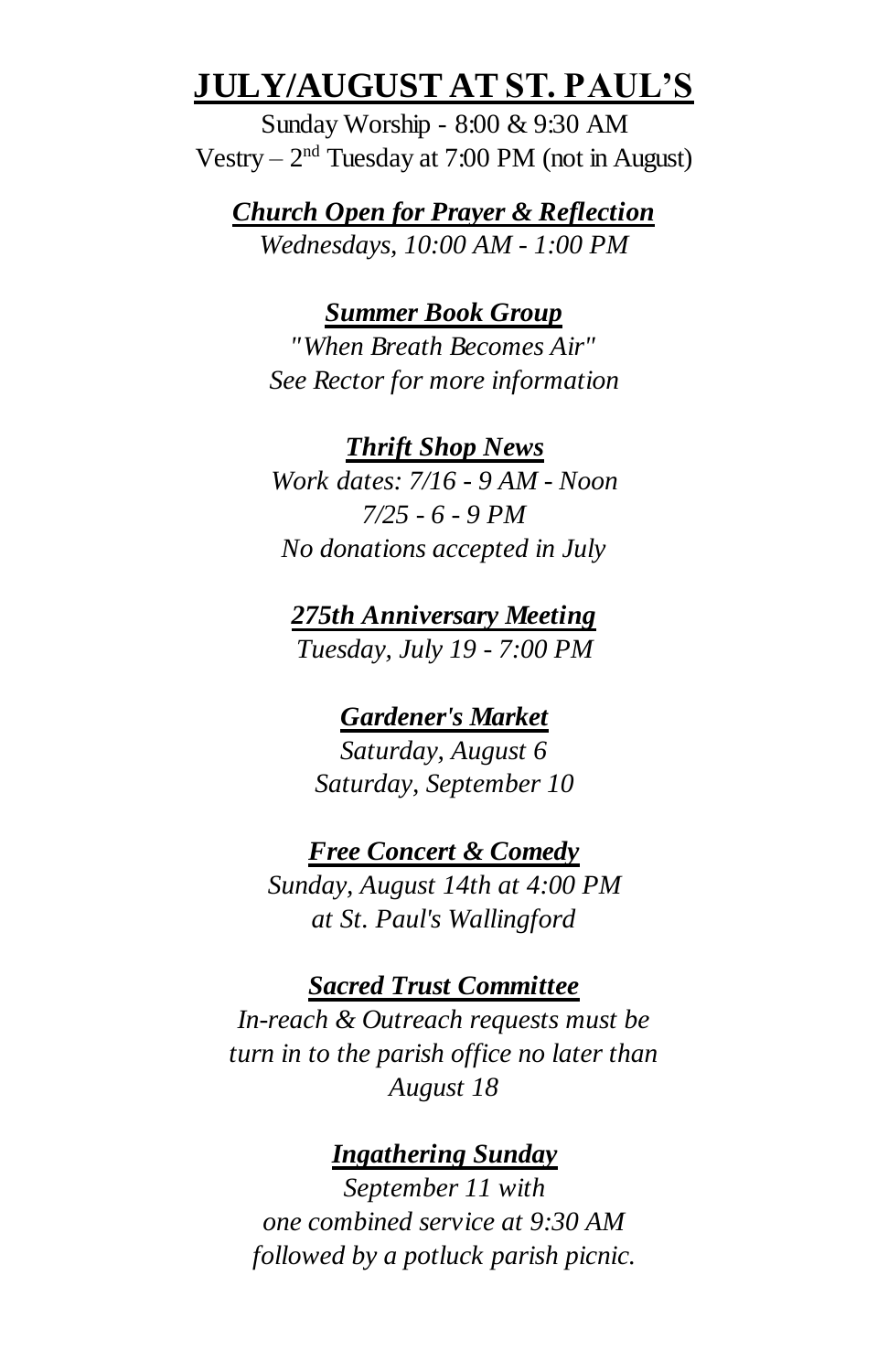# *DEADLINE FOR THE SEPTEMBER NEWSLETTER IS SUNDAY, AUGUST 21*

Dear Companions in Christ,

I find myself writing this during a particularly troubling and, frankly, exhausting, period in our nation and our world. I trust that you too have commended to your prayers the mass shooting in the LGBT club in Orlando . . . the terrorist attack at the Istanbul airport . . . the uncertainty of the surprise Brexit vote in the UK . . . the marathon of our vitriolic presidential campaign . . . and, hitting close to home for me, the historic floods in West Virginia . . . to name just a few.

At the same time, it's summer -- a time to get outdoors and enjoy God's green earth.

The confluence of all this reminded me of a poem Nancy Harrington brought to the Vestry Retreat a few months ago. See if it speaks to you and offers some perspective.

*The Peace of Wild Things* by Wendell Berry

*When despair for the world grows in me and I awake in the night at the least sound in fear of what my life and my children's lives may be, I go and lie down where the wood drake rests in his beauty on the water, and the great heron feeds. I come into the peace of wild things who do not tax their lives with forethought of grief. I come into the presence of still water. And I feel above me the day-blind stars waiting with their light. For a time I rest in the grace of the world, and am free.*

Wishing you the peace of wild things, this summer and always.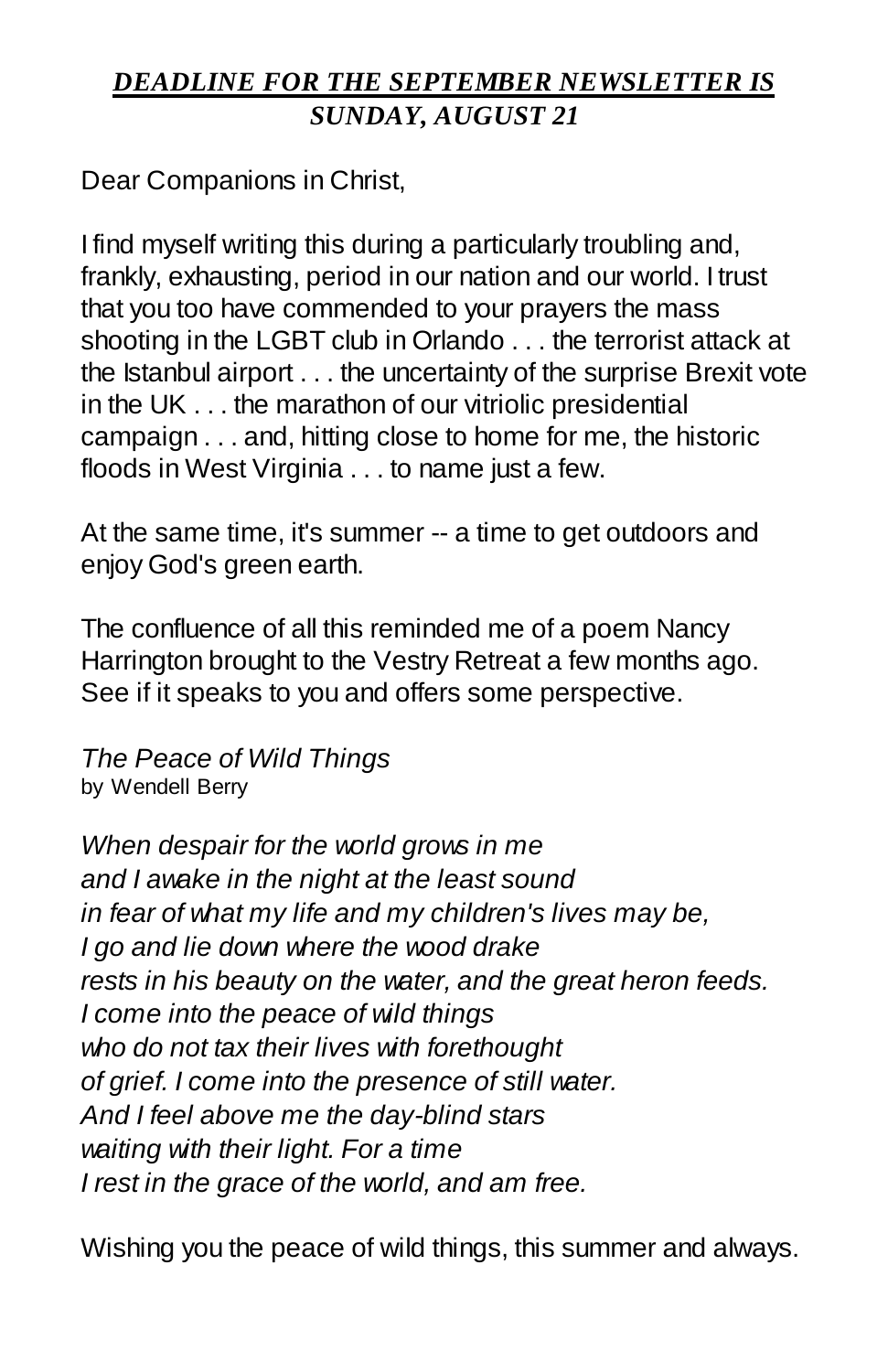## Faithfully, Dee Anne+

## **Vestry Update**

Now that the dust has settled from the excitement of our several successful anniversary events and our visits from Bishop Ahrens (yes, visits—she returned a few weeks after the confirmation service to meet with the Vestry), the Vestry had a chance in June to reflect on our priorities. At our retreat earlier in the year, we had brainstormed "challenges" for our parish, and at the June meeting we identified which of those challenges we are eager to tackle first. Of course, one of those challenges is to do more to understand the needs of our wider community, which will likely lead to more ideas for us to consider! As a part of this process, at our July meeting we will be taking Bishop Ahrens' advice and will walk, two by two, in different directions from the church in order to observe and consider elements in our neighborhood that might need attention. And what else do we feel is important to address sooner rather than later? Here's our list so far:

- Senior concerns: ride-sharing, large print materials, services in convalescent homes, expand Lay Eucharistic Visitors.
- Teen/young adult involvement maybe connect with other parishes
- Continue to improve our web presence
- Stewardship program
- Increase the number of parishioners with know-how of physical plant, including the sound system
- Grow existing events find new ways to welcome people
- Build relationships between older and younger members of our community.
- Update parish directory

# **Do you have ideas that might address some of these priorities? Don't be shy! Let any member of the Vestry know.**

Beyond our discussion of priorities, we had plenty of other business to attend to, including approving the recommendations of the Sacred Trust Committee and hearing reports from several other groups. As always,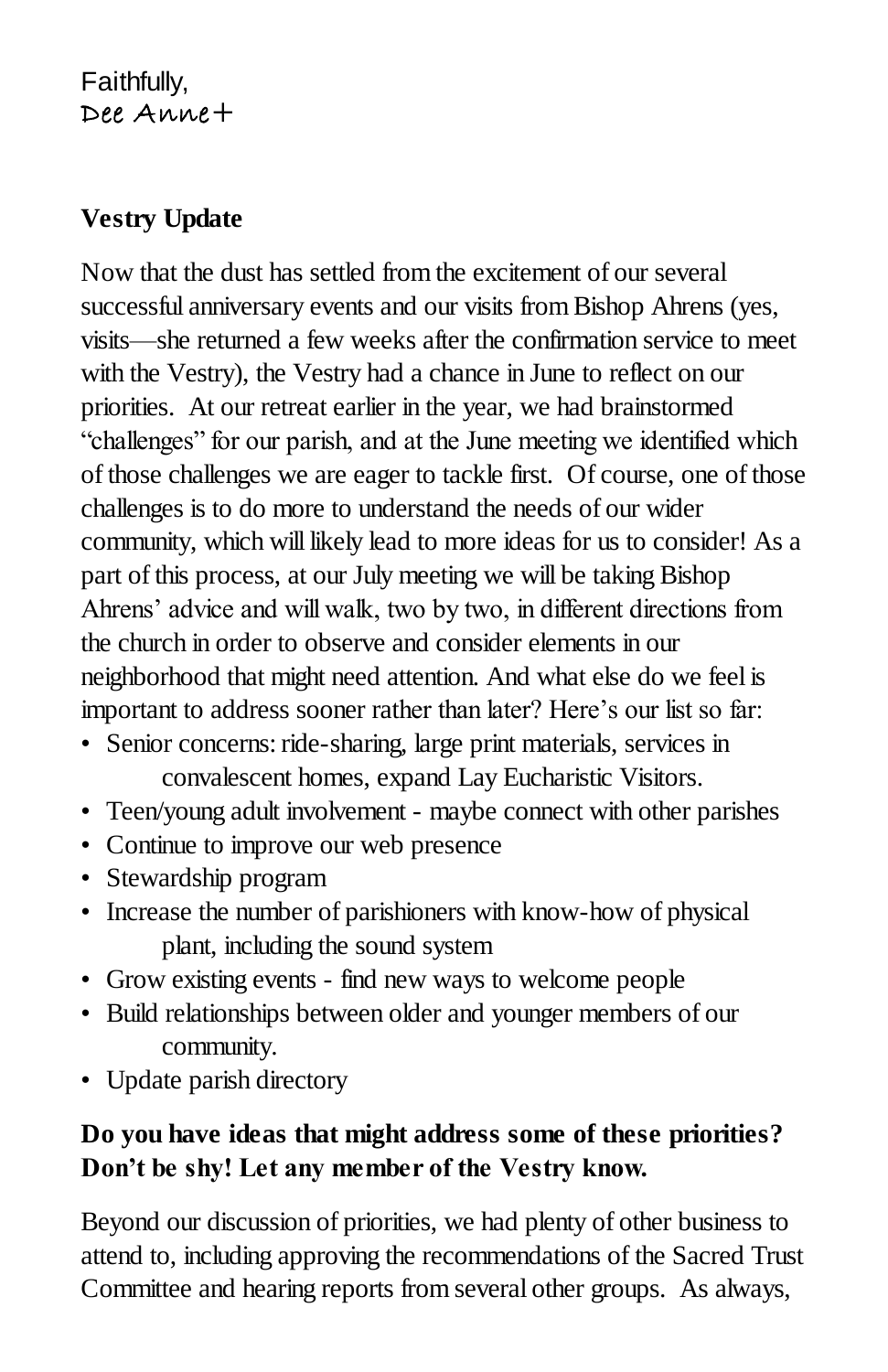if you have questions or suggestions for the Vestry, don't hesitate to let us know.

Your Wardens, Amy Foster and Chuck Maynard

**Summer Book Group begins** - This year's book is the New York Times bestseller "When Breath Becomes Air" by Paul Kalanithi. We offer two different sessions; please choose the time that fits your schedule: Wednesday, July 13 at 12 noon at church in the purple classroom OR Thursday, July 14 at 7:00 hosted by Trudy Brady (272 South Main Street). Please read through page 67. (Note: We have one book left if you're still interested. Cost is \$15 made out to St. Paul's earmarked "summer book".)

## **Thrift Shop News**

We are so excited to put our best foot forward! Please consider helping us in our renovation efforts.

# **NO DONATIONS WILL BE ACCEPTED DURING THE MONTH OF JULY!**

Wednesday, July, 13: 6:00 - 9:00 pm - Interior Pain Night!

Saturday, July 16: 9:00 am - Noon - Replace/Install Wall fixtures/shelving back into shop

Monday, July 25: 6:00 - 9:00 pm - Replace Floor Fixtures & start moving merchandise back into store.

Thank you all for your support!

## **275th Anniversary Meeting - July 19 at 7:00 PM!**



# **Nicaragua Service Trip (July 30, 2016 – August 7, 2016)** – Please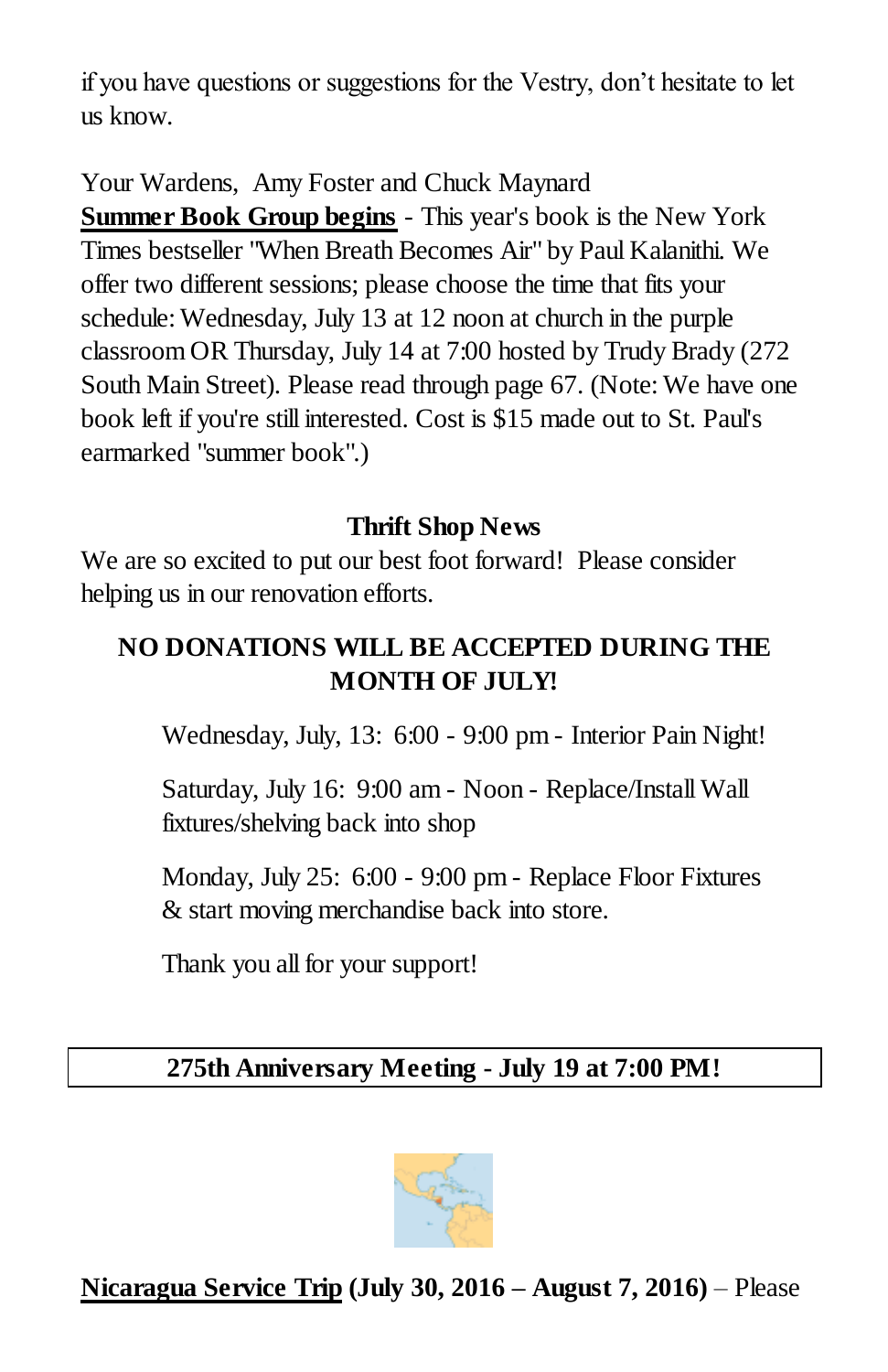keep our St. Paul's ambassadors in your prayers as they prepare for their trip to Nicaragua. Also continue to keep putting spare change in our "Change for Change" jars located in the church as we look forward to next year's trip to help provide clean water in Nicaragua.

#### **Gardeners' Market**

Volunteers are needed to help at the St Paul's booth at the Wallingford Gardeners' Market, near the railroad station, on Saturday, August 6 and September 10. We will be handing out tote bags from 9:00 AM to noon. Set up starts at 8:15 AM. Any time you are available to volunteer is appreciated. Please contact Carole Ireland. Thank you!

#### **Concert & Comedy!**

 On Sunday, August 14th, at 4:00 P.M. St. Paul's will be having another fun anniversary event. Entertainer Brian Gillie is a local performer from Guilford who sings, plays piano and interacts with the audience, focusing on the music and news of Doo-Wop, Hollywood, Broadway, Swing Era & Blues, Boogie Woogie, Ragtime, Jazz, and Rock & Roll. This is a **free concert** thanks to the 275th Anniversary of St. Paul's. Come join us on August 14 at 4:00 PM! Contact Nancy Jermine for more information.

 \* Brian is a fulltime, performance educator with CT Arts For Learning and Ct Commission on Arts and Tourism.

#### **Sacred Trust Meeting**

The next meeting of the Sacred Trust Committee will be August 28, 2016. Please submit all In-reach and Outreach requests for the committee's consideration to the parish office no later than August 18, 2016. The committee's recommendations will be forwarded for inclusion on the Vestry's September meeting agenda.

#### **Ingathering: Sunday, September 11**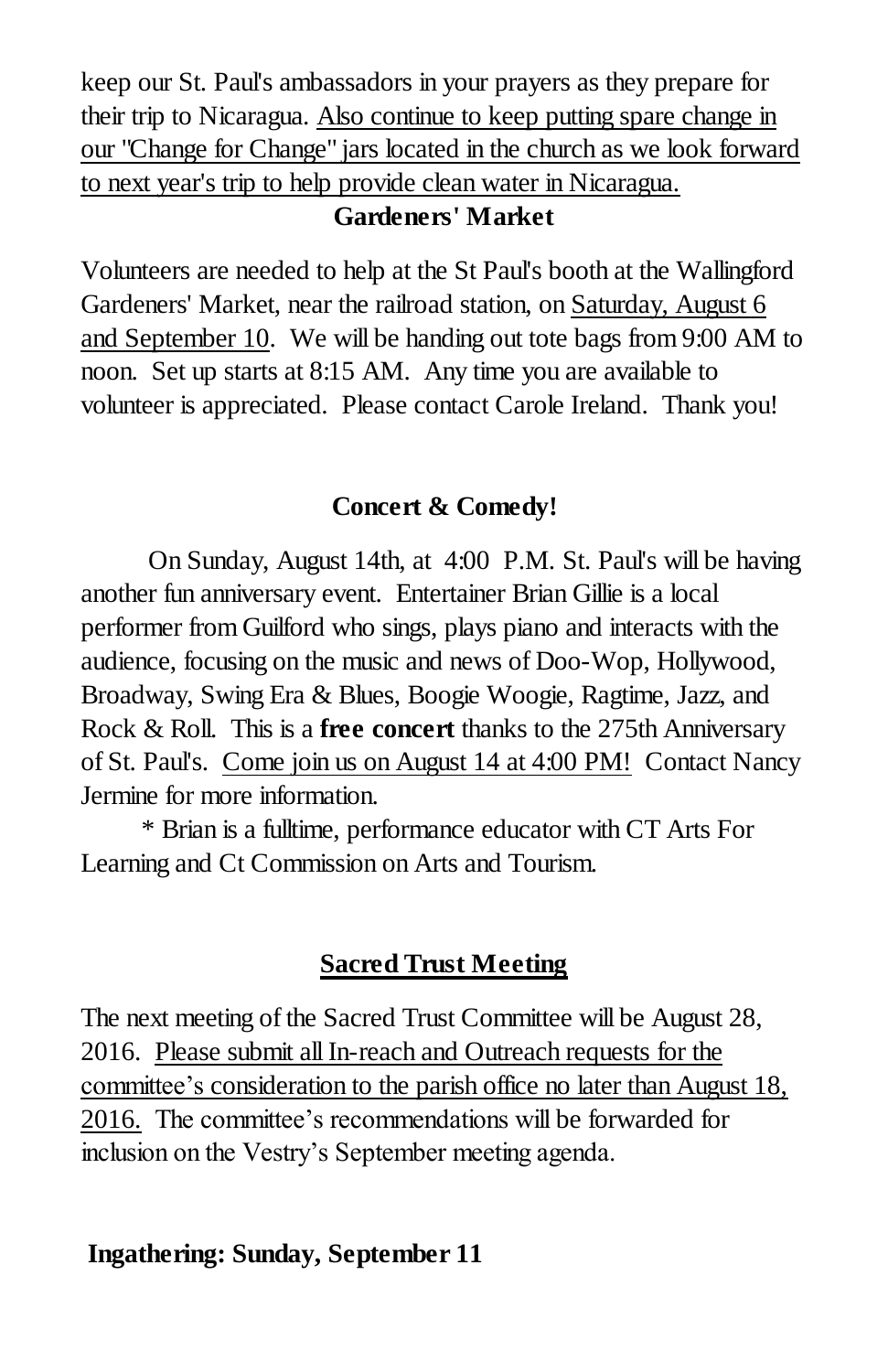Save this date for a combined 9:30 service followed by a potluck parish picnic. In addition to music, games and other events, we'll also remember the fifteenth anniversary of 9/11. *Lots of good reasons to be together supporting one another as we kick off a new year of love and service.*

## **Summer Coffee (or ice tea or lemonade…) Hour**

Lots of things get more casual during the summer, including Coffee Hour -- really, just an excuse to gather in air conditioned Wilkinson Hall to visit over light refreshments after the 9:30 service. There's no formal rotation, just a sign-up sheet for folks to take turns. Ice tea or lemonade is just fine; making coffee strictly optional! Please sign up on the "lemonade yellow" list posted on the easel at church or contact the Rector.

# **Church Open for Prayer & Reflection Wednesdays 10 AM - 1 PM**

Wednesdays from 10:00 AM - 1:00 PM, take some time for reflection and prayer on Wednesdays any times between 10 AM and 1PM. ALL are welcome to come and stay for as little or as much of the time as needed. Help spread the word!

## **Community Celebration**

Anyone who wishes to share their photographs of the 275th celebrations, please contact Donna Regan. A collection of photographs for the event is being made and all photographs are welcome.

# **SAVE THE DATES**

**Saturday, October 1 and Sunday, October 2**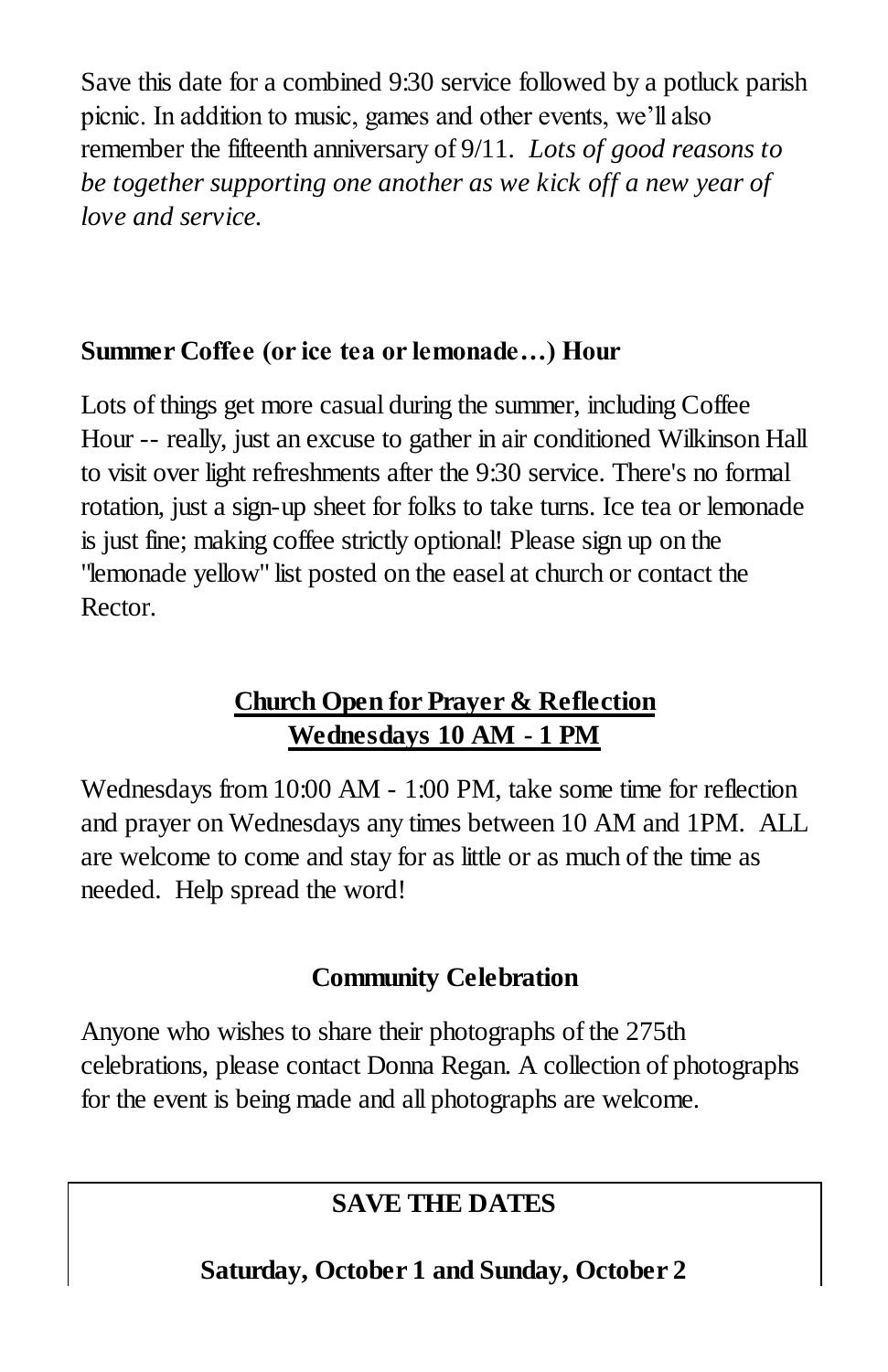## **Celebrate Wallingford**

**Saturday, October 22 - Churches on Main Progressive Dinner**

**Saturday, November 5 - St. Paul's Fair (The dates for pie making in advance of the fair have not yet been set. Please check the September Newsletter for those details.)**



**Thanks be to God! St. Paul's Graduates - 2016**

**Katelyn Elizabeth Earley,** daughter of Beth & Steve Earley, graduated on Friday, June 17th from Sheehan High School and will be attending Lesley University in the College of Art & Design in Cambridge, MA in the fall.

**Alicia Eldridge,** daughter of Ramona Eldridge and Steve Eldridge, graduated on Friday, June 17th from Sheehan High School and will be attending Sacred Heart University to study athletic training. Extra activities are dance company, color guard in the marching band and will participate in the Rockettes Summer intensive in NYC.

**Mary Foster,** daughter of Amy & Tom Foster, graduated from Columbia University with a Master's in Sustainability Management.

**Adam Michael Manicone,** son of Santo & Alesia Manicone, graduated on Friday, June 17th from Sheehan High School and will be attending the University of New Haven as a Fire Science Major in the fall.

**Alyssa Merrick,** daughter of Lynn & Bill Merrick, graduated May 8 from the University of Connecticut with a Master's degree in Social Work. She is currently seeking employment.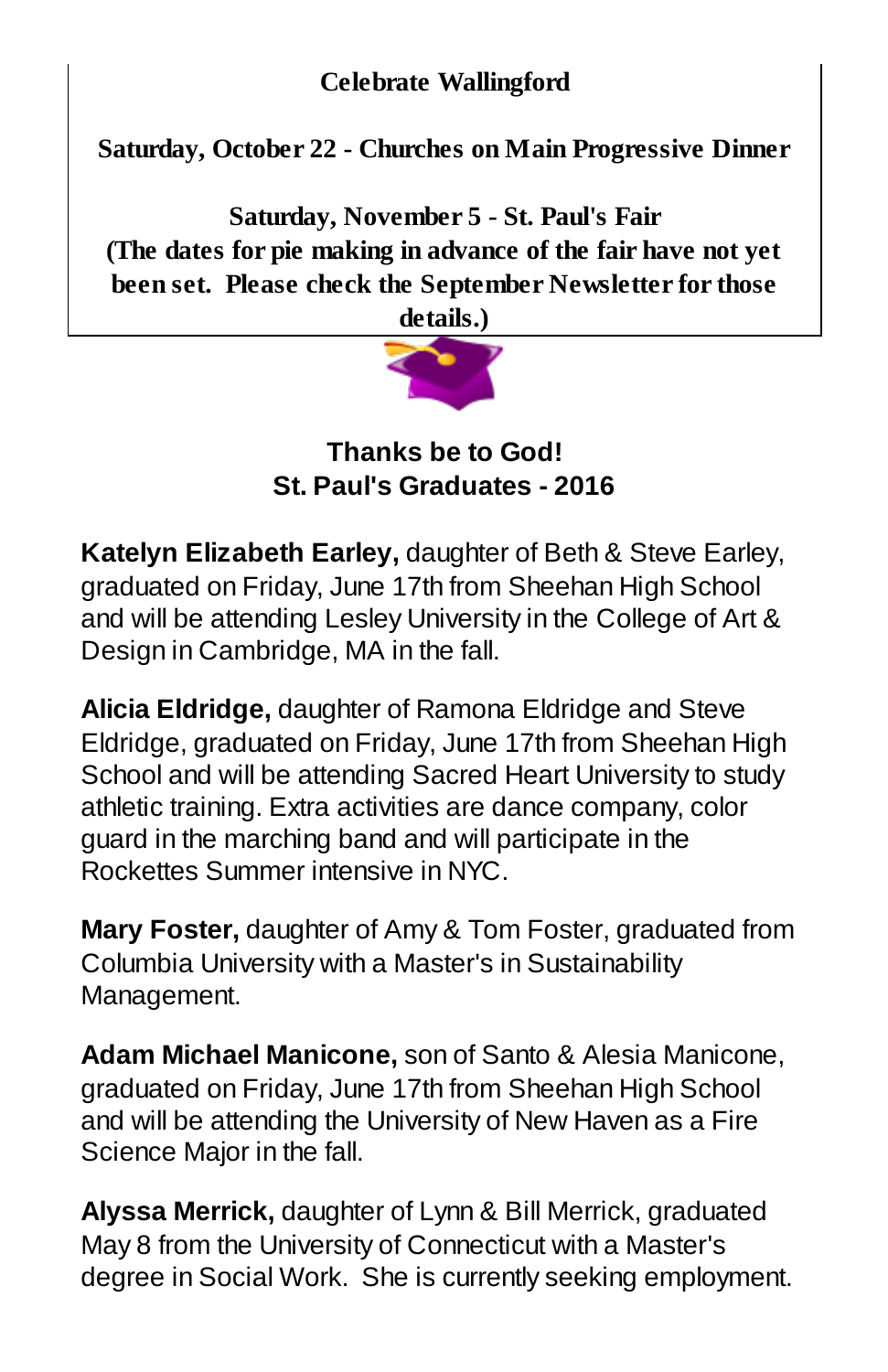**Taylor Nardi,** daughter of Kim & Ralph Nardi, graduated on May 7th from Assumption College in Worcester, MA. She obtained a Bachelor of Arts Degree, and majored in Psychology with a concentration in Human Services. She is now working as a ABA Therapist working with children with Autism in a preschool setting. She will be attending Western Connecticut State University in the fall to obtain her Master's Degree in Applied Behavioral Analysis. **More St. Paul's Graduates - 2016.......**

**Joseph Ricci,** grandson of Trudy Brady, graduated on Sunday, May 29th from Notre Dame High School in West Haven and will attend Southern Connecticut State University in the fall.

**Madelyn Severson**, daughter of Tina & Ron Severson, graduated on Friday, June 17th from Sheehan High School and will be attending the University of Connecticut in the fall, majoring in Biology.

**Alexander Wyskiel**, grandson of Jane Smith and nephew of Andrew & Susan Bravo, graduated on Saturday, May 28th from Xavier High School and will be attending the University of Vermont in Burlington, VT in the fall.

# **ST. PAUL'S NURSERY SCHOOL NEWS**

As many of you know, Jeanette Davis, Director of St. Paul's Nursery School, has retired after 24 years of service to the families in our community. Thankfully, Jeanette is not moving away from Wallingford and will be lending a hand at the Nursery School to help with the transition.

Jeanette is being replaced by Anne Sweeney. Anne has been involved with the Nursery School for at least six years, first as a parent, then as driver of the van, and finally as Head Teacher. We who know Anne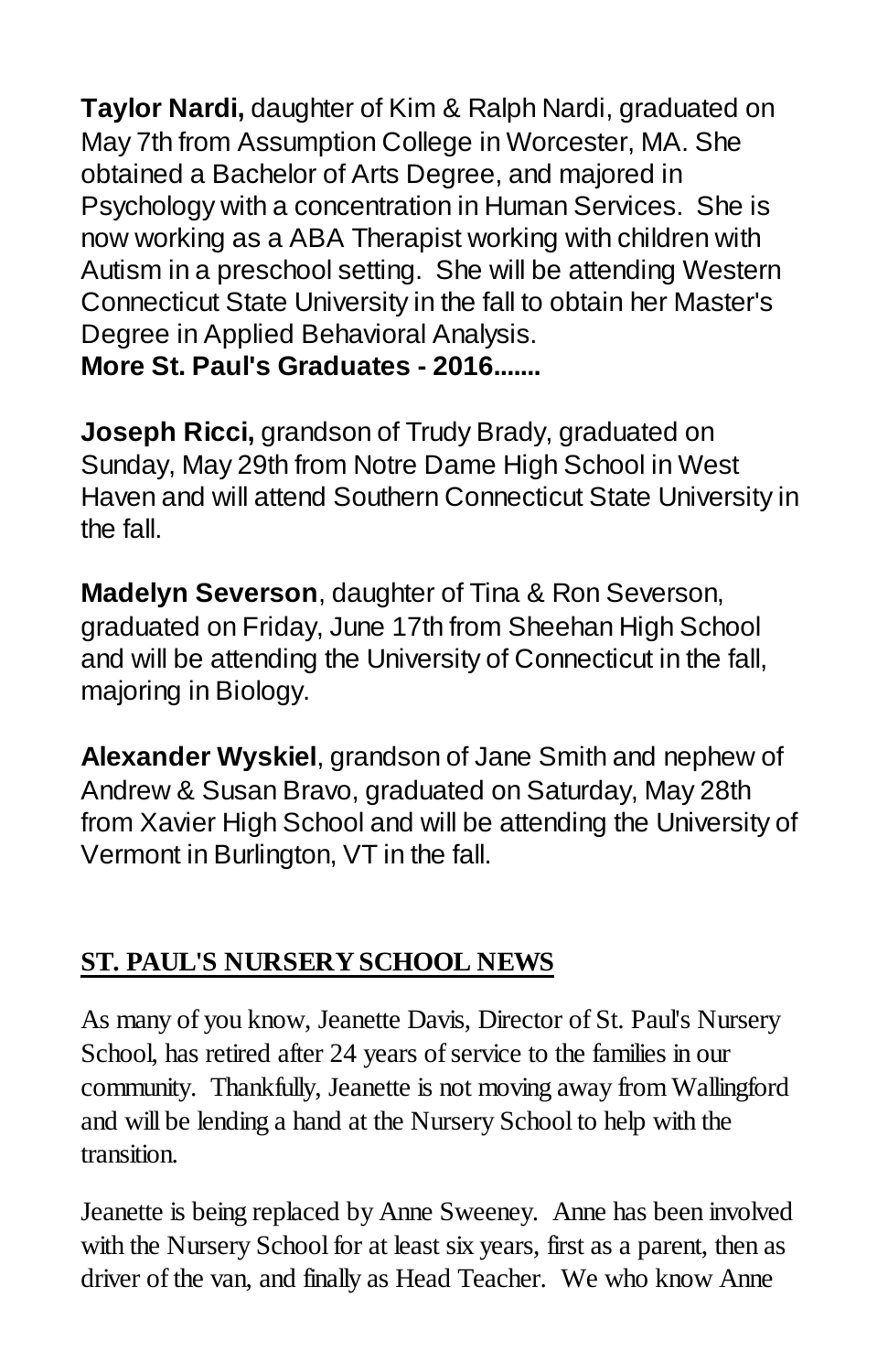are thrilled that she will be taking over Jeanette's role as Director and feel confident that she will do a wonderful job.

## **Readers – Ushers – Crucifers – Acolytes – Chalice Bearers!**

Please check your schedules for services and times you are serving. If you are unable to fulfill your obligation, please obtain a substitute for yourself! If you would also inform the parish office of any changes it would be greatly appreciated!

# Thank you. **Church School News: Take (Flat) Jesus With You This Summer!**

Happy summer! I hope you are all enjoying the sunny and warm days with family and friends!

If you received a "Take out Church" box, here is a gentle reminder to please take advantage of this wonderful kit. If you haven't received a "Take out Church" kit, there are still some in the purple room.

I would love to see Flat Jesus go places this summer…even if he's just at home hanging out with you and your family. Please post on the St. Paul's Facebook page or email me to let me know where your Jesus has gone and I can post it for you!

Also, please note that our church school children have been challenged to complete a cumulative 275 random acts of kindness before our ingathering on September  $11<sup>th</sup>$ . There will be a fabulous reward if they reach their goal. Please make sure you record your acts so we can tally them up at the ingathering.

Thanks so much and please take Jesus with you this summer!

P.S. There are a few "take out church" pizza boxes full of fun activities - - including Flat Jesus himself, plus forms for recording "random acts of kindness" -- still available. Please ask the next time you're at church. Have fun with it!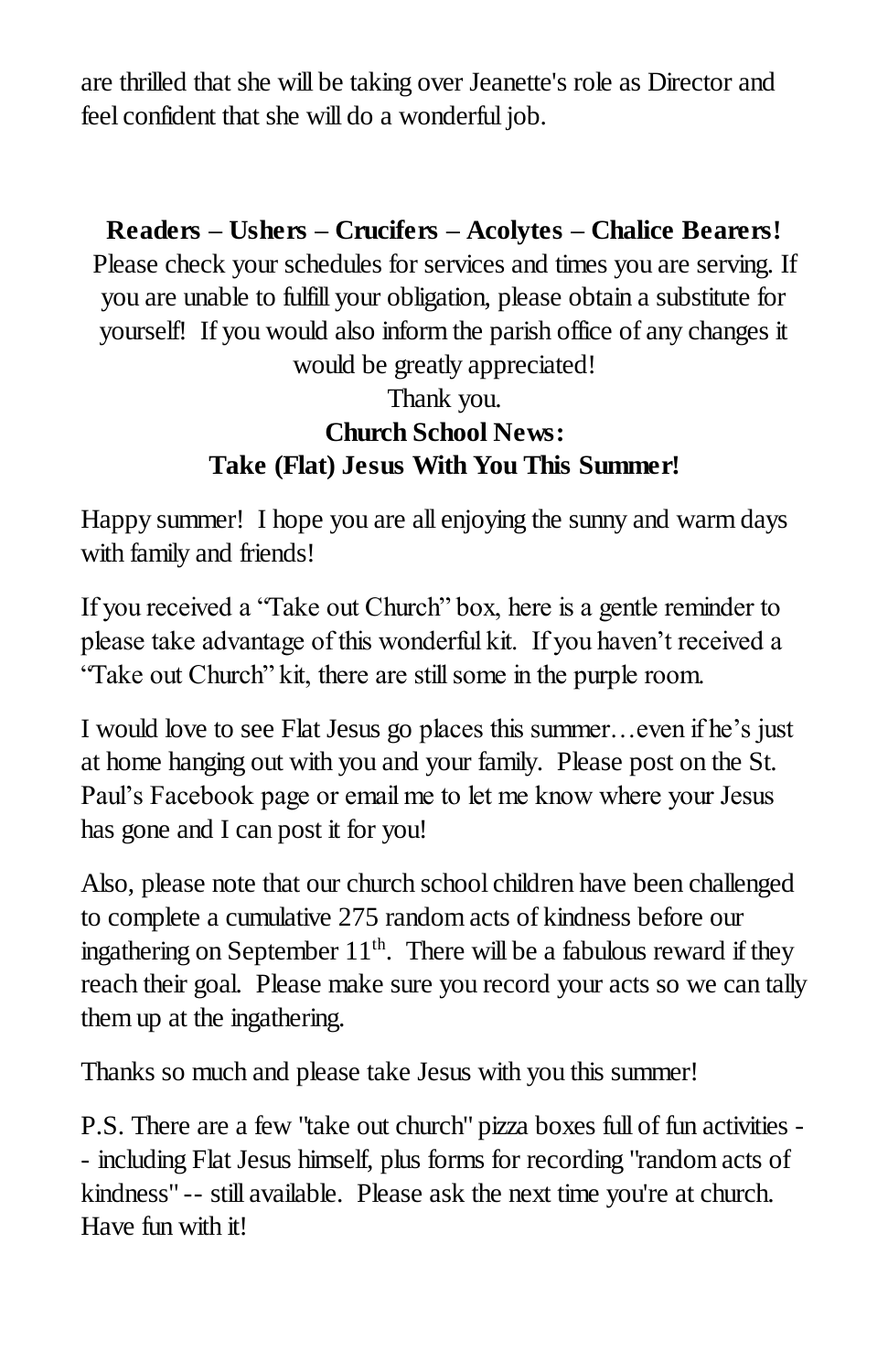**Times for St. Paul's Sunday Service Comcast Cable Channel 18 Frontier Channel 99 www.WPAA.TV** - **WPAA on the Internet Sunday - 5:00 PM Monday - 8:00 AM Wednesday - 2:00 PM Saturday - 7:00 PM**



## **Holy Baptism**

The Sacrament of Holy Baptism will be celebrated on the following Feast Days: All Saints' Sunday (November 6, 2016), Baptism of Jesus (January 8, 2017), and Easter Vigil (April 15, 2017). Preparation for this celebration of Christian initiation includes a formal application and participation of parents and godparents in our Baptism Workshop and Rehearsal. Please direct any inquiries to the Rector at 203-269-5050 o[r rector@stpaulswallingford.org.](mailto:rector@stpaulswallingford.org)



**St. Paul's 275th Anniversary Ornaments** will be on sale soon. The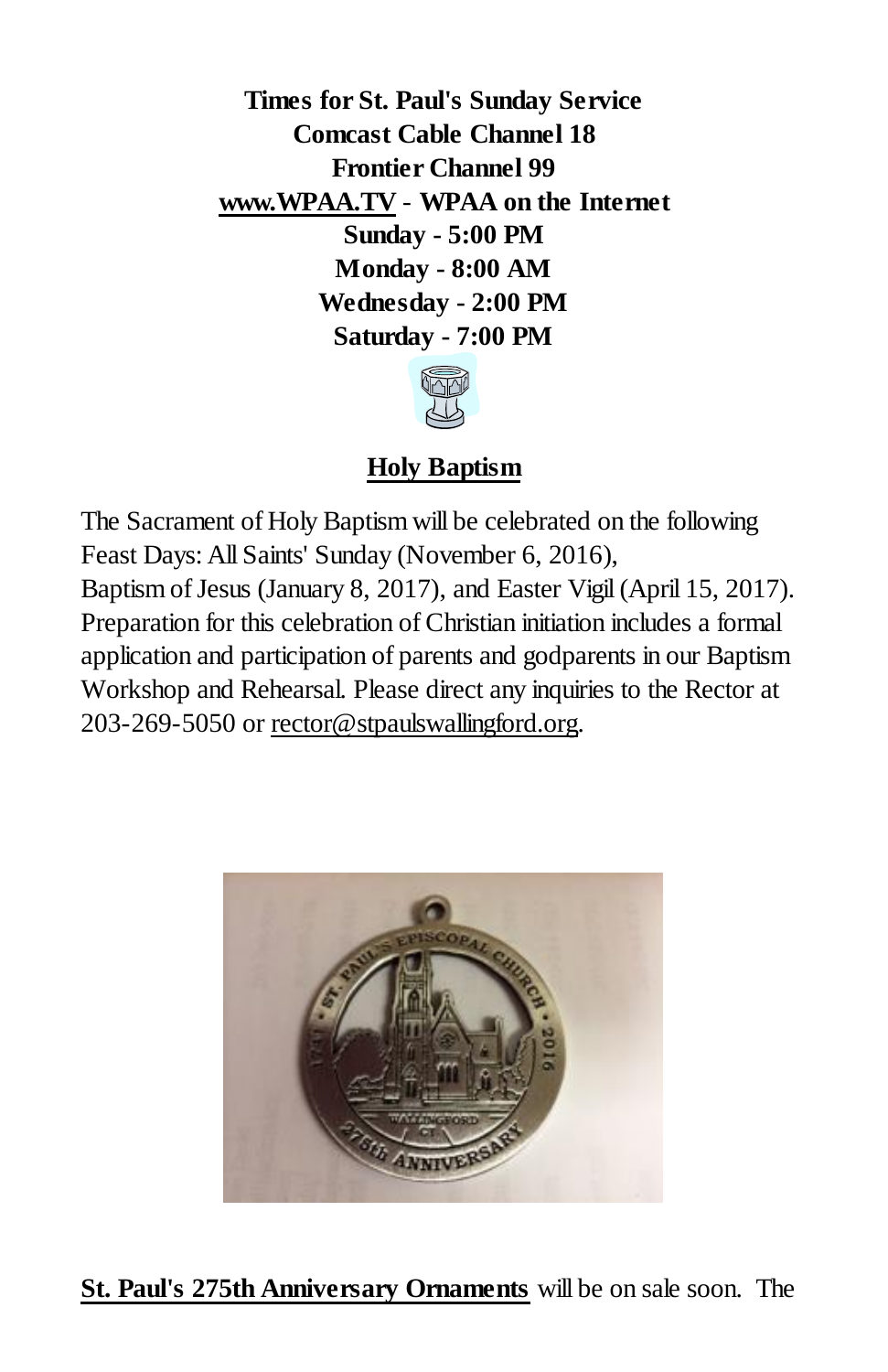hand-crafted, pewter ornaments depicting St. Paul's Church were drawn and designed by Dan Lyon and custom made by Woodbury Pewterer's, Inc. The ornament project has been made possible through a very generous gift from the Page Family in memory of their parents Dennis & Louise Page. Each ornament sells for \$10. Contact Carole Ireland for more information.

## **275th Anniversary**

Taking a break from our "Ministers of the Past", this month will answer some questions which have been raised about the 1965 Time Capsule. Why was the capsule installed a year before the 225th anniversary celebration? It is interesting, but the timing probably had to do with the installation of the new Holtkamp organ.

## **From the January 1965 St. Paul's Churchman "The Curate's Column":**

"On January 17, 1965 the Junior Y.P.F.(young people's fellowship) placed a "Time capsule" behind the wall being constructed for the new organ." The article goes on to enumerate the reasons for making the capsule and then listing the contents.

Included were: "Public Affairs: article and picture of Khrushkev's ouster, President Johnson's election, a Wallingford POST, and a Morning RECORD, and a map of the city. Culture: A TV Guide, mementoes of the World's Fair, a comic book, a Beatle record, a Troll doll. Science: Article on a moon trip, model of a 1965 car, a list of questions: "Do you have cities on the ocean floor?" "Are you using a 28-day calendar?" "Does your number system use a 2 or 5 base?" "Do you have cars that ride on air". Religion: A Prayer Book, a Sunday Church Bulletin, a picture of the interior of the church and Clergy. Sports: pictures if the Olympics. JUNIOR Y.P.F. Members pictures, a report of the organization, a tape recording of why and how the capsule was made."

Efforts to recover the time capsule have so far proved fruitless. A call was made to the Rev Robert Bretscher (Curate at the time) and, when I